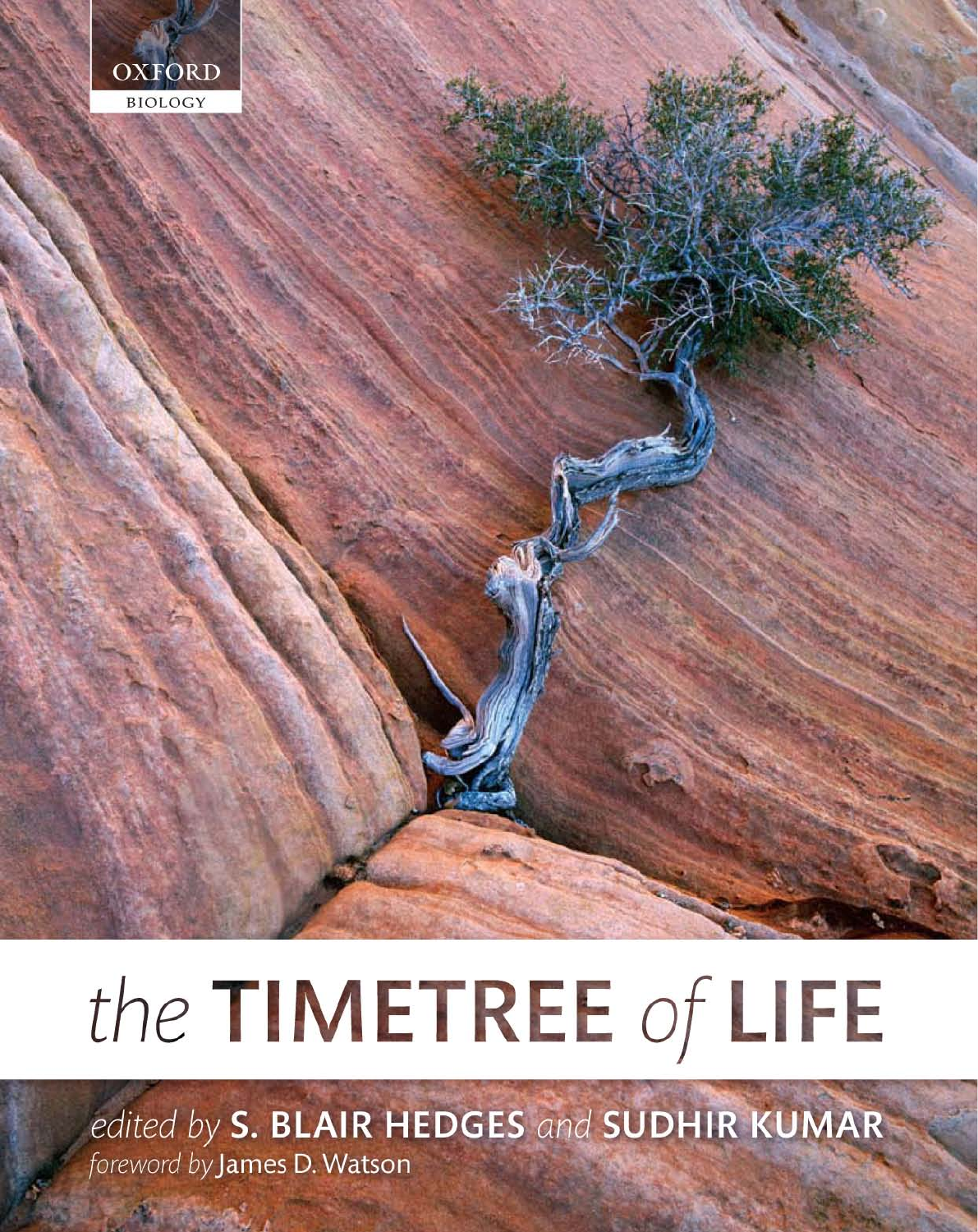# Armadillos, anteaters, and sloths (Xenarthra)

#### *Frédéric Delsuca,b,\* and Emmanuel J. P. Douzerya,b*

a Université Montpellier II, Place Eugène Bataillon, 34095 Montpellier Cedex 05, France; <sup>b</sup>CNRS, Institut des Sciences de l'Evolution (UMR 5554), CC064-Place Eugène Bataillon, 34095 Montpellier Cedex 05, France

\*To whom correspondence should be addressed (Frederic.Delsuc@univ-montp2.fr)

## Abstract

Armadillos, anteaters, and sloths (31 sp.) are grouped into five families within the mammalian Order Xenarthra. The xenarthran timetree shows that armadillos diverged from anteaters + sloths  $~5$ 70 million years ago (Ma), which was followed by the divergence of anteaters and sloths  $~60$ Ma. Molecular dating also reveals that the pygmy anteater diverged from other anteaters ~40 Ma, and that the two living genera of sloths diverged ~20 Ma. Molecular dates suggest that the paleoenvironmental changes that occurred during the Cenozoic (66-0 Ma) in South America have influenced the evolutionary history of Xenarthra.

Despite their heterogeneous morphologies, armadillos (Cingulata), anteaters (Vermilingua), and sloths (Folivora) form a monophyletic group of curious placental mammals, the Order Xenarthra. Indeed, all living and extinct members share the presence of supplementary intervertebral articulations termed "xenarthrales" in the posterior dorsal vertebrae (*1*). Extant xenarthrans are currently represented by 31 species of South American origin (2). This reduced taxonomic diversity is the result of the last mass extinction event just 10,000 years ago that wiped out most of the product of an evolutionary radiation triggered by the isolation of South America during most of the Cenozoic era, 65–3 Ma (*3*). Five families are generally recognized: Dasypodidae (armadillos; Fig. 1), Cyclopedidae and Myrmecophagidae (anteaters), and Bradypodidae and Megalonychidae (sloths) (*4*). Here, we review the phylogenetic relationships and divergence times among the five families of extant xenarthrans.

Few studies have been dedicated to reconstructing the phylogenetic relationships of xenarthrans. The first attempts based on morphological and anatomical characters have conflicted regarding the interrelationships of the three xenarthran lineages: some grouped armadillos and sloths together (*5, 6*), whereas others suggested that anteaters are the closest relatives of sloths (*7, 8*). Early molecular studies based on evolutionary comparisons of protein sequences of *alpha crystallin-A* (*9*) and immunological distances derived from serum albumins  $(10)$  did not contribute much to this debate. The most recent classification (4) nevertheless groups anteaters (Vermilingua) and sloths (Folivora) into a clade called Pilosa, referring to their coat which constitutes a derived character in Xenarthra since it is interpreted as a reversal to the ancestral condition of mammals.

Xenarthran molecular systematics has been conducted using a variety of molecular markers and has resulted in a well-resolved interfamilial phylogeny (Fig. 2). The earliest study analyzed a combination of the mitochondrial *12S*  and *16S ribosomal RNA* (rRNA) genes and the nuclear exon 28 of the *von Willebrand Factor* gene (*VWF*) for eight of the 13 living xenarthran genera (*11*). Subsequently, taxon sampling was increased to 12 genera in analyses of three protein-coding nuclear genes, adding the complete *ά-2B adrenergic receptor* gene (*ADRA2B*) and exon 11 of the *breast cancer susceptibility* gene (*BRCA1*) to the exon 28 *VWF* data (12). This nuclear data set



Fig. 1 A Southern Three-banded Armadillo (*Tolypeutes matacus*), Family Dasypodidae, from Argentina. Credit: F. Delsuc.

F. Delsuc and E. J. P. Douzery. Armadillos, anteaters, and sloths (Xenarthra). Pp. 475-478 in The Timetree of Life, S. B. Hedges and S. Kumar, Eds. (Oxford University Press, 2009).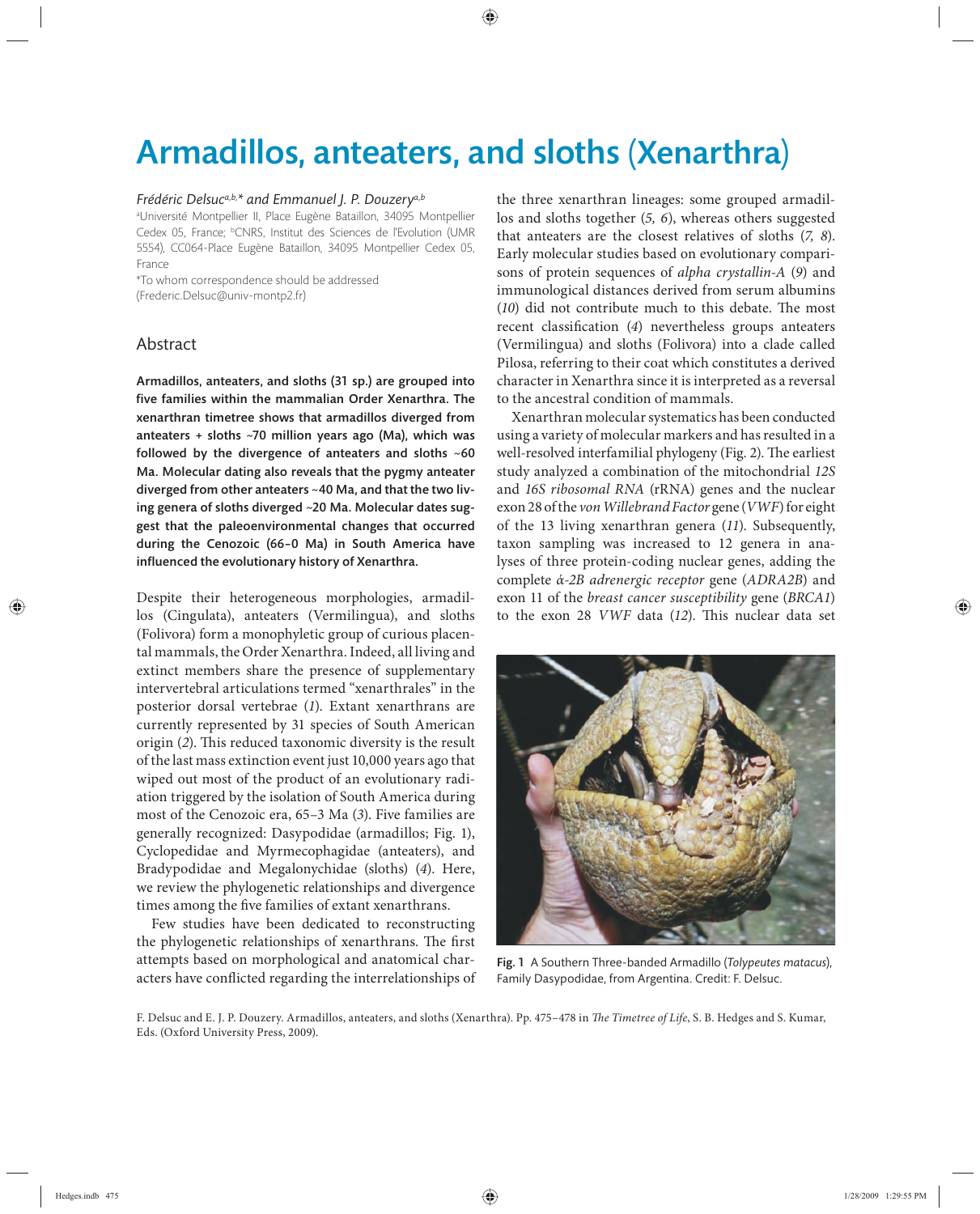

Fig. 2 A timetree of armadillos, anteaters, and sloths (Xenarthra). Divergence times are shown in Table 1. *Abbreviations*: MZ (Mesozoic) and K (Cretaceous).

was later enlarged by the addition of two mitochondrial genes (*12S rRNA* and *NADH dehydrogenase 1* [*ND1*]) (13). Finally, retroposed elements and their flanking regions have been studied for representatives of all 13 extant genera (*14*).

The monophyly of Xenarthra is morphologically well supported by characters generally thought to reflect adaptations toward fossoriality and myrmecophagy (1). The common ancestry of the three xenarthran lineages was evidenced in early molecular studies (*9, 10*). Subsequent sequence-based phylogenetic studies focused on xenarthrans have also found strong statistical support for their monophyly (*11, 12*), with the notable occurrence of a rare diagnostic three amino acid deletion in their α*-crystallin A* protein (*15*).

The four molecular studies sampling all anteater and sloth genera provided unambiguous support for Pilosa (11-14), confirming the results of large-scale analyses including fewer taxa (16–18). These results contradicted studies of the ear region (*5*) and cephalic arterial patterns (*6*) that supported a basal position of anteaters within Xenarthra. The extreme specialization of the skull toward myrmecophagy in anteaters might have confounded these early morphological studies. Subsequent cladistic studies of morphological and anatomical features (*7*) including the structure of the ear region (*8*) favored Pilosa and provided shared-derived characters such as the interruption of the zygomatic arch and the intra-pelvic location of the testes.

The two living genera of three-toed (Genus *Bradypus*) and two-toed (Genus *Choloepus*) sloths (Folivora) are strictly arboreal and virtually unknown in the fossil record (*3*). On the basis of numerous morphological differences and a presumably diphyletic origin suggested by fossils, they have been classified into distinct families (Bradypodidae and Megalonychidae, respectively) (*19*). This taxonomic distinction is supported by immunological data revealing considerable evolutionary distance between their albumins (*10*). Ancient DNA studies based on mitochondrial *12S* and *16S rRNA* fragments from fossil ground sloths also provide some support for the diphyly hypothesis (20, 21). These studies suggest that modern three-toed sloths (Bradypodidae) are closely related to the Shasta Ground Sloth *Nothrotheriops shastensis* (Megatheriidae), whereas two-toed sloths (Megalonychidae) appear closer to the Giant Ground Sloth *Mylodon darwinii* (Mylodontidae).

Within anteaters (Vermilingua), the Pygmy Anteater (*Cyclopes didactylus*) is considered morphologically divergent from the closely related Giant Anteater (*Myrmecophaga tridactyla*) and tamanduas (genus *Tamandua*) (*7, 22, 23*). Based on this morphological divergence, *C. didactylus* is classified in its own distinct family Cyclopedidae (4). All molecular results confirm this arrangement by supporting a close relationship between *Myrmecophaga* and *Tamandua* (Myrmecophagidae) (*11–14*).

The newly established phylogenetic framework has been used to derive a molecular timescale for xenarthran evolutionary history. The earliest molecular dating study used a maximum likelihood local molecular clock approach with three calibration points to calculate divergence dates among eight xenarthran species from amino acid sequences of the *VWF* exon 28 (11). A Bayesian relaxed molecular clock method approach (*24*) was subsequently used to analyze a large combination of both mitochondrial and nuclear genes but including only one representative per xenarthran lineage (*25*). Finally, the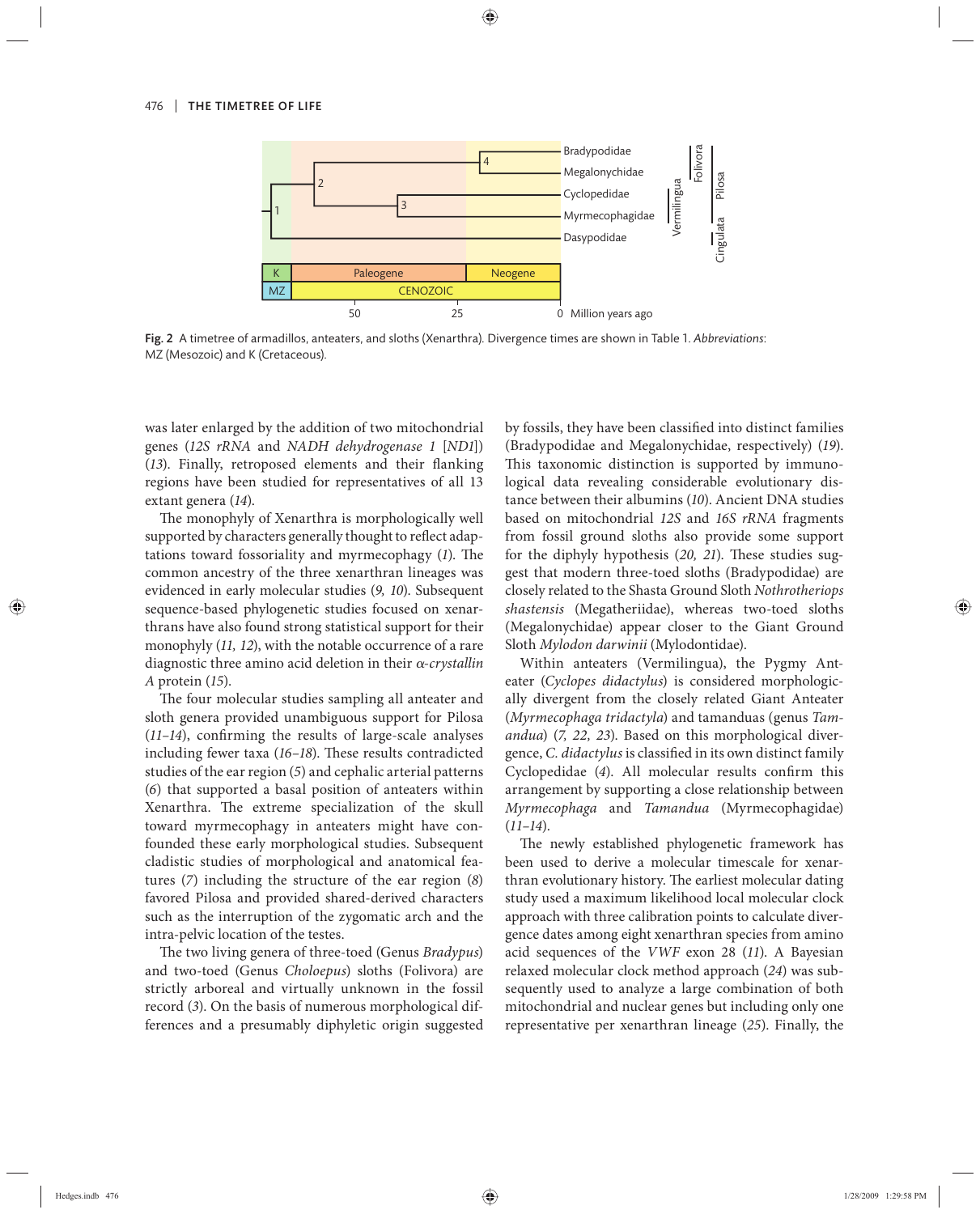| <b>Timetree</b> |      | <b>Estimates</b> |           |                          |                          |      |           |      |           |
|-----------------|------|------------------|-----------|--------------------------|--------------------------|------|-----------|------|-----------|
|                 |      |                  |           |                          |                          |      |           |      |           |
|                 |      | Time             | CI        | Time                     | CI                       | Time | CI        | Time | CI        |
|                 | 70.5 | 66.0             | $83 - 49$ | 69.9                     | $78 - 62$                | 81.4 | $96 - 68$ | 64.7 | $75 - 55$ |
| $\overline{2}$  | 60.0 | 56.7             | $71 - 42$ | 61.4                     | $70 - 52$                | 66.8 | $83 - 52$ | 55.2 | $65 - 46$ |
| 3               | 39.7 | 39.3             | $49 - 29$ | $\overline{\phantom{0}}$ | $\overline{\phantom{0}}$ | -    | -         | 40.0 | $49 - 32$ |
| 4               | 19.6 | 18.3             | $23 - 13$ | $\overline{\phantom{0}}$ | $\overline{\phantom{0}}$ | -    | -         | 20.8 | $28 - 15$ |

Table 1. Divergence times (Ma) and their confidence/credibility intervals (CI) among armadillos, anteaters, and sloths (Xenarthra).

Note: Node times in the timetree represent the mean of time estimates from different studies. Divergence time from ref.  $(11)$  is the mean estimates from three calibration points. Times estimates from ref.  $(25)$  are based on the analysis of (a) nuclear and (b) mitochondrial genes. The 95% Bayesian credibility intervals are reported for two studies (25, 26).

same dating method has also been applied to a combined data set of three nuclear genes (*ADRA2B*, *BRCA1*, and *VWF*) encompassing 12 of the 13 living genera (26). The age of the xenarthran last common ancestor, corresponding to the separation between Cingulata and Pilosa, was estimated at 70.5 Ma (Table 1). This estimate, preceding the Cretaceous*–*Paleogene boundary (Fig. 2), is slightly more recent than previous ones suggesting a date  $~80$ Ma (10, 20). It is also more compatible with the first occurrence of fossil xenarthrans in the late Paleocene of Brazil (~58 Ma), in the form of the earliest armadillo scutes (*27*).

This initial split within Xenarthra was followed, only about 10 Ma later, by the divergence of Vermilingua and Folivora at ~60 Ma (Table 1). A relatively early split between anteaters and sloths may have occurred in the middle of the Paleocene epoch about ~60 Ma (Fig. 2). Within anteaters, molecular dating revealed a deep split between Cyclopedidae and Myrmecophagidae with the pygmy anteater lineage emerging in the middle Eocene  $\sim$  40 Ma (Table 1). The first appearance of undoubted anteater fossils dates from the early Miocene of Patagonia (~20 Ma) (28). Our fairly ancient estimates for the age of their last common ancestor suggest a ghost lineage of ~20 Ma in the early fossil record of anteaters, which supports the contention that the fossil record is fairly incomplete for this group. These molecular estimates reveal the evolutionary antiquity of the Pygmy Anteater (*C. didactylus*) and support its classification in the distinct Family Cyclopedidae (*4*).

The molecular dating estimated the separation between the two modern sloth genera at 19.6 Ma. The oldest undisputed sloth remains come from the middle Eocene of Patagonia and Antarctica (~40 Ma) but they cannot be precisely assigned to any of the recognized lineages (29). The deep molecular estimate confirms the considerable divergence between the two modern sloth genera and supports their taxonomic distinction at the family level.

Finally, the molecular estimates obtained for xenarthran divergence dates suggested a potential role played by paleoenvironmental changes in the diversification of living xenarthrans (26). The paleoenvironmental changes that occurred during much of the Cenozoic era in South America and their interaction with the mammalian fauna have been well documented (*3, 30*). Actually, some diversification events in Xenarthra appear to follow periods of important environmental changes, possibly triggered by major phases of Andean uplift defined as "tectonic crises" (*30*).

First, the separation between Cyclopedidae and Myrmecophagidae seems to correspond with a welldated deformation pulse of the large Incaic uplift episode in the Andes of Peru estimated at ~43 Ma in the middle Eocene (30). Second, the diversification of modern sloth lineages in the middle of the early Miocene also correlates well with the end of the first major Bolivian crisis. This diastrophic event was an intense deformational and magmatic episode widespread along the Andes (*30*). It is seen as a turning point in Andean tectonics which significantly influenced South American climates and also marked a major shift in South American mammalian fossil communities. The evolutionary history of living xenarthrans, therefore, seems to have been influenced by the environmental changes that occurred in South America over the last 65 million years (*26*).